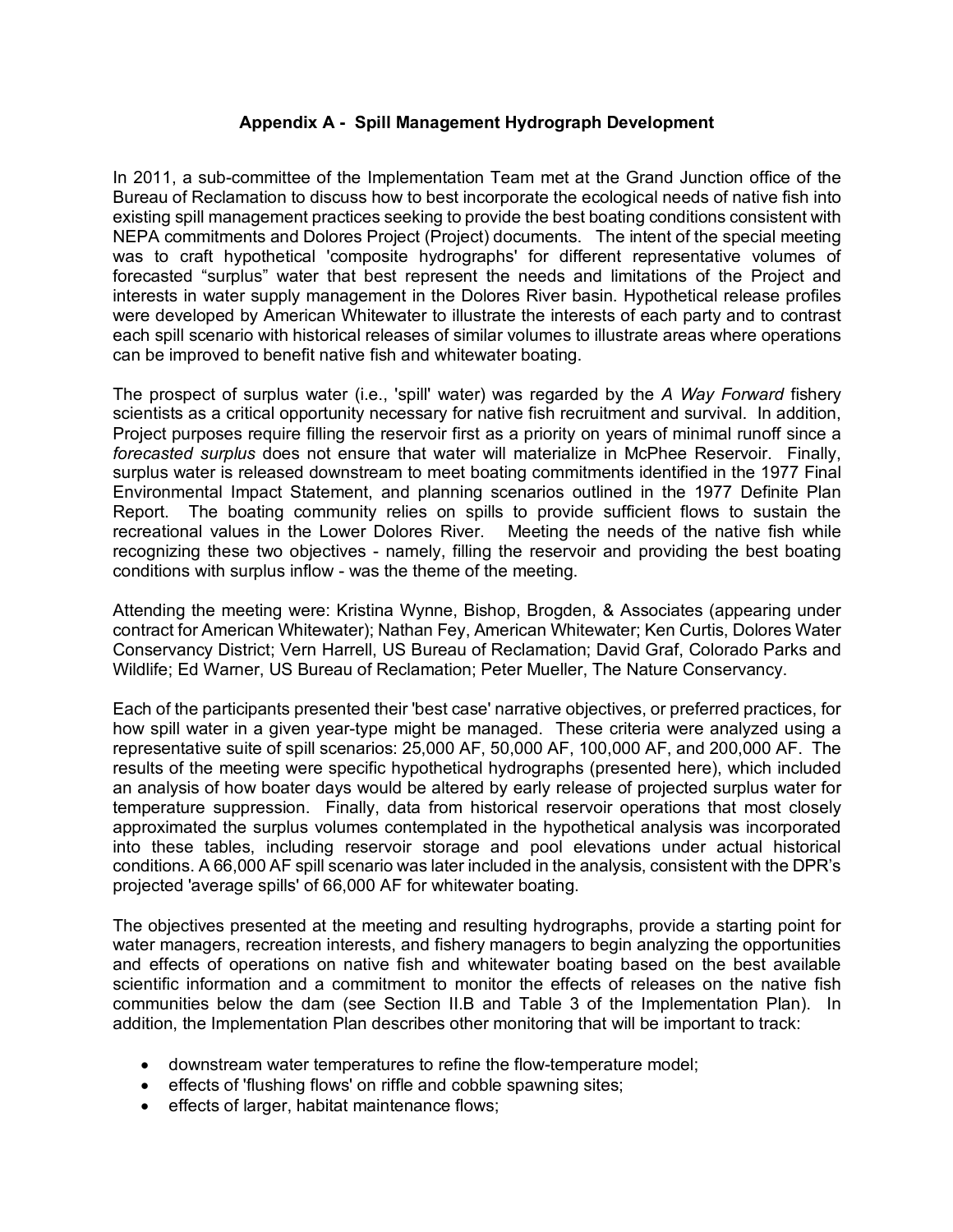- systematic survey monitoring of the boating community to evaluate visitor experience;
- effects of spill flows on the riparian community (likely carried out by Dolores River Restoration Partnership or the Dolores River Dialogue).

Combined with the monitoring of fish populations, these data will allow for an adaptive, iterative approach to managing spills to meet multiple downstream flow objectives:

**Colorado Parks & Wildlife Objectives** (*A Way Forward* suggestions and Aquatic Biologist recommendations, combined):

1) Temp Suppression - rising limb of hydrograph:

- 125 cfs by May 1<sup>st</sup>/ 200 cfs by May 15<sup>th</sup>. Flow rates based on Chester Anderson's flowtemperature model; objective is to keep temps below 15°C prior to spill.

- Prefer a slow ramping rate…but variable by year-type. +5 cfs every 2 days (assumed ramping rate for initial guide development). See also note below re: mimicking natural flow patterns, and the potential for indexing releases to inflows at Dolores gage if forecasts allow.

2) Clean cobbles (flushing flows):

- 400-800 cfs sufficient to clean fines from cobble (above Disappointment),
- 24 hours duration, but longer the better,
- Ramping from 0-400 cfs can trigger sediment movement,

- Rapid fluctuations/adjustments in flow once 400 cfs is achieved, can keep fines suspended,

- Recognize can't do it every year; 25% of time or 1 year in 4 but would prefer this to have a higher frequency; pre-spawn, pre-peak every year when water is available and consider use of fish & wildlife pool if no spills have occurred in 3-4 years.

- Flushing flow target (400-800 cfs for prolonged period optimal) to prepare cobble beds prior to spawn

3) Provide Monitoring Flows:

 $\overline{\phantom{a}}$ 

- Back-end of spill/ later during irrigation season. (~2000 AF could be utilized in lateseason for sampling Pyramid to Disappointment if deemed necessary, i.e., if no monitoring had been done due to a sequence of no spill years)<sup>1</sup>

<sup>&</sup>lt;sup>1</sup> In 2012 the option to lease water to enable late season monitoring, either on the back side of a receding hydrograph to maintain the necessary flows of 500-800cfs, or potentially for monitoring/ bass abatement during a string of non-spill years, were considered viable management options. Management options may also consider use of fishery pool water to meet monitoring flow-needs if approved by the Biology Committee. The 'fishery pool' remains 4702 AF short of what was agreed to in the 1996 EA.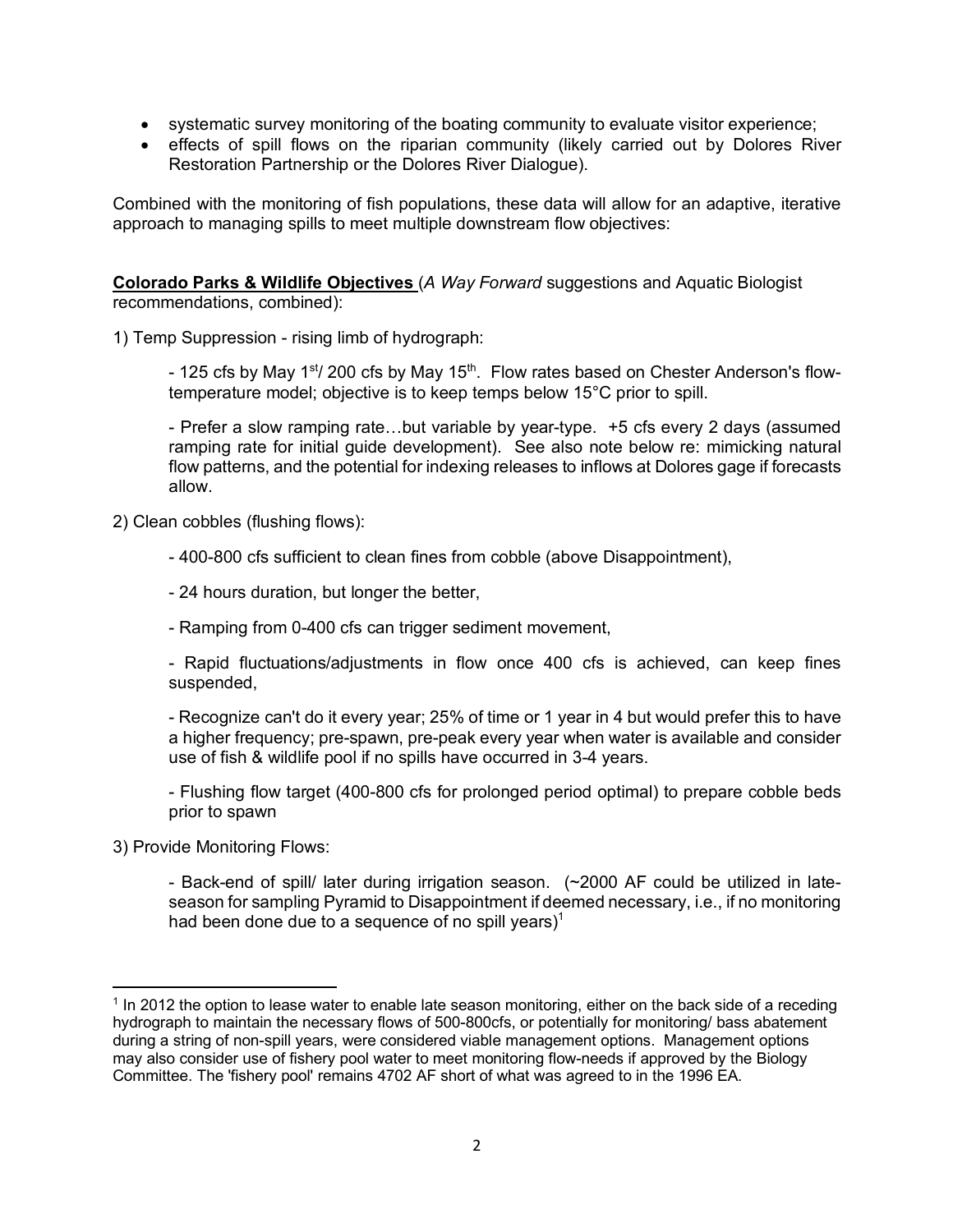- 2 days at 500 cfs (Pyramid to Disappointment) - See Ramping Criteria; use at a minimum but could revise on downside of hydrograph (800 cfs to 200 cfs) to accommodate a 3-day shocking flow of 500 cfs (2 days needed for float; 1 extra day for stabilizing flow through reach)

- 3-4 days at 800-1000 cfs (Slickrock canyon) Lower flows (e.g., 500 cfs) may provide better sampling success, but 800-1000 accommodates 'rafting flows' for recreation and better floating conditions through constrictions. May be some compromise to recreationist's experience due to generator noise.

- not necessary every year

Note: CPW fishery biologists have not had success shocking in April or even early May, when cold water temperatures suppress fish activity, particularly Smallmouth Bass. Native fish moving up the Dolores from below the San Miguel confluence (or further) may not have migrated into the upper reaches for spawning. Much better sampling success occurs post-spill (receding limb), at flows ~500 cfs (Pyramid to Disappointment) or ~800-1000 cfs (Slickrock Canyon). Bradfield to Dove Creek Pumps can be sampled at 400-500 cfs. If spill water cannot be timed correctly to provide for late season sampling, a variety of water sources should be considered, particularly when no longitudinal sampling has occurred over a 3-5 year period<sup>1</sup>.

4) Mimic pattern of natural flow for timing of release

- Mimic natural peak timing
- 5) Channel Maintenance Flows

- re-setting of in-channel substrate and interaction with floodplains, where present. 2000- 2200cfs target; >3400+ cfs for bankfull flows on alluvial reaches (see Big Gypsum geomorphic study).

#### 6) Recession Limb

- Ramping Rates provided by BOR - see also comment above re: monitoring needs for ~500 cfs for Pyramid (or upper Ponderosa Gorge) reach - can be done on backside of hydrograph if recession ramping is modified w/out changing quantity of water used.

**American Whitewater Objectives for Whitewater Boating**: Timing and duration of releases, volume of flow, and reliability/advance notice are the variables that make recreation possible on the Dolores River below McPhee Reservoir. To make efficient use of available water releases, AW proposes the following criteria:

Timing: Group boatable days before Memorial Day and extending through 1<sup>st</sup> weekend in June to the extent possible. This closely mimics historical timing of peak flows above McPhee and supports local recreation economies and events including the Dolores River Festival.

Magnitude: When possible, optimal flows for Whitewater Boating (defined in AW's Recreational Flow-Evaluation Report) should be delivered below McPhee Dam. Optimal flows meet the needs of the greatest number of users, in all craft-types and for all ability levels. Low and high flows, while boatable, are reported as meeting more niche boating experiences, such as low, technical or high challenge trips.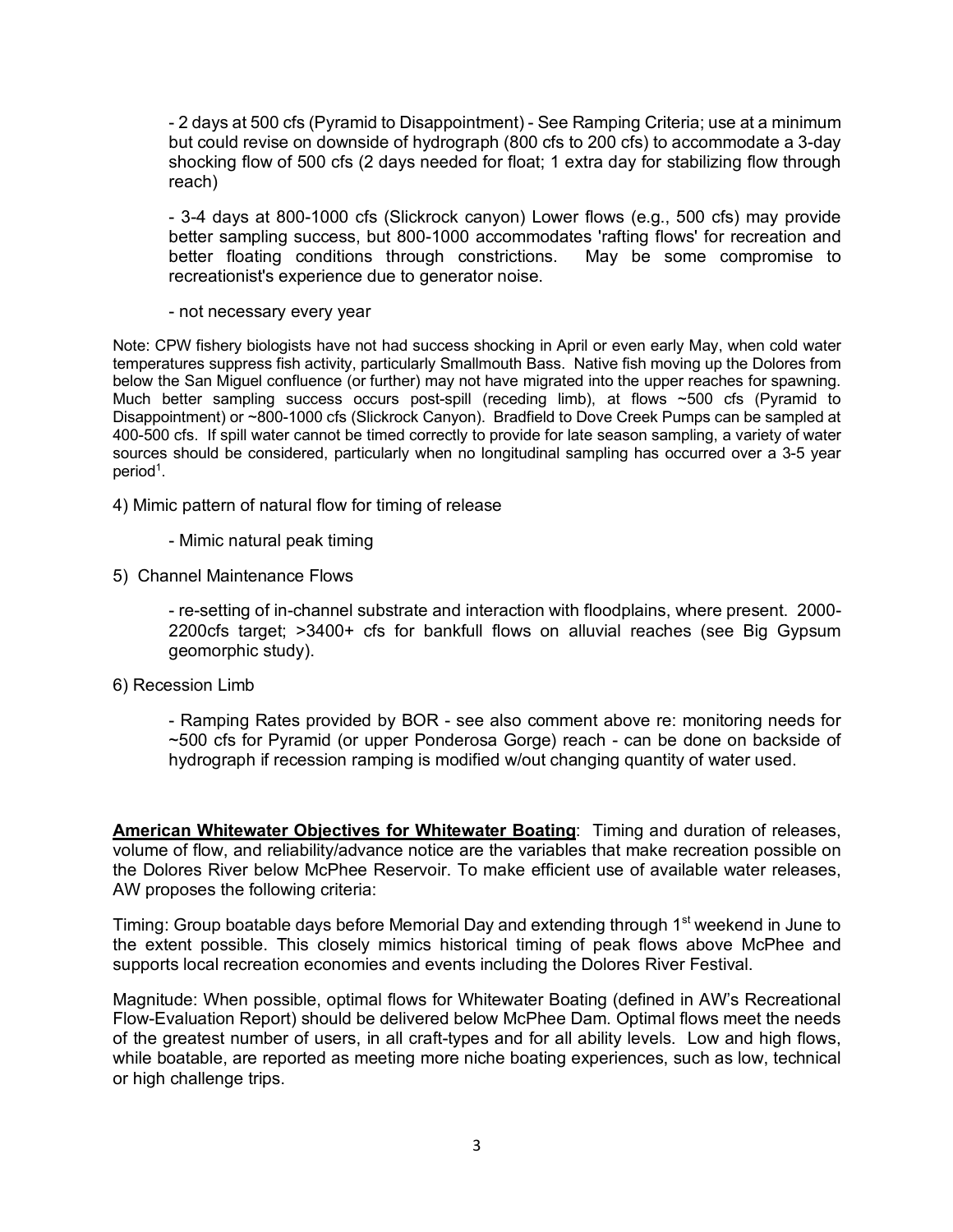| Lower Dolores River Segment  | Lowest<br>Acceptable<br>Flows (CFS) | Optimal<br>Flows (CFS) | Highest<br><b>Acceptable Flows</b><br>$(CFS)^2$ |
|------------------------------|-------------------------------------|------------------------|-------------------------------------------------|
| 1) Bradfield to Dove Creek   | 900                                 | 1900-2100              | $10,000+$                                       |
| 2) Dove Creek to Slickrock   | 900                                 | 2100-2500              | $10,000+$                                       |
| 3) Slickrock to Bedrock      | 900                                 | 2100-2500              | $10,000+$                                       |
| 4) Bedrock to Gateway        | 900                                 | 2100-2700              | $10,000+$                                       |
| 5) Gateway to Colorado River | 900                                 | 1900-2700              | $10,000+$                                       |

#### *Acceptable and Optimal Flows for Whitewater Boating. Dolores River below McPhee Dam*

Duration: 5 consecutive boatable days above 500cfs is the minimum required to provide recreational opportunities below the Dam (FEIS 1977). Each Section of the Dolores is normally a two-night, three-day trip requiring a raft. Trips on rivers with comparable elevation drop typically travel 10-12 miles at 800 cfs. Lower flows necessitate more boatable days for canoes, kayaks, and may not provide opportunities for rafting/raft support.

- 1. Bradfield to Dove Creek, 19 miles 2 days
- 2. Dove Creek to Slickrock, 28 miles 2-3 days.
- 3. Slickrock to Big Gyp, 14 miles 1 long day
- 4. Big Gyp to Bedrock, 36 miles, (popular section for families) 3 days/two nights.

Advance Notice: Planning a multi-day river trip typically requires arranging equipment, shuttles, and food, including preparation of frozen goods. Advance notice of reservoir releases, and reliability of boatable flows significantly affect public use of the Dolores River. Lack of advance notice does not support efficient use of available releases, and user numbers are shown to have declined without advance scheduling and notice of reservoir releases.

- 1. National Visitation: 3-week advance notice of release schedule
- 2. Regional Utilization: 2-week advance notice; Expect visitation from 500-mile radius (Salt Lake 350 miles, Denver 470, Phoenix 420 miles)
- 3. Local Utilization: 1-week advance notice; Expect visitation from SW Colorado
- 4. No visitation: 1-day advance notice and/or erratic flows

 $\overline{\phantom{a}}$ 

 $2$  While Highest boating flows below McPhee exceed 10,000 cfs, it should be noted that a maximum of 5,000 cfs can be released through the River Outlet Works. Higher flows may occur; however, Managers make every attempt to avoid using McPhee's spillway to prevent release of non-native fish into the downstream environment.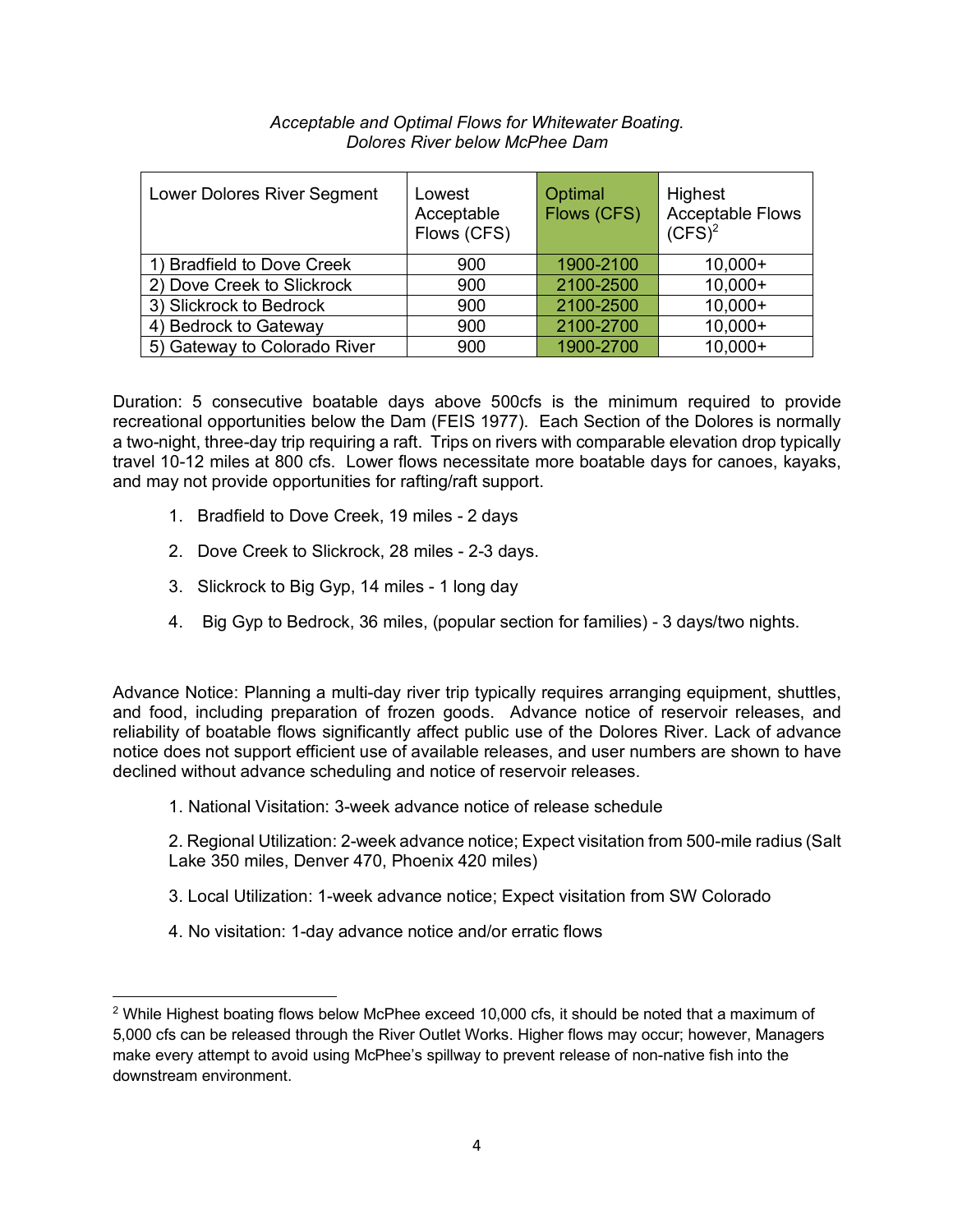# **Bureau of Reclamation/Dolores Water Conservancy District Objectives:**

- Fill McPhee Reservoir
- Target peak releases around May  $20<sup>th</sup>$  to mimic Dolores Gage.

- Fish clock is off, when BOR determines (due to operational considerations) it is necessary to begin managed releases.

- Follow operational guidelines, including ramping criteria, relative to annual specific conditions
- Continue improving coordination & communicating with recreational & fishery interests
- Continue improving forecast technology & accuracy

# **Overall Goals for Utilization of McPhee Releases**

As managed release projections increase, the following priorities emerge related to projected spill scenarios:

#### Goals for 25K Acre-foot Release Scenario:

- Temp Suppression flows (to 125 or 200 cfs)

- Sediment flushing flows (400-800 cfs for minimum 3 days). Brian Bledsoe (CSU Engineering Dept.) suggested a 3-day minimum period for this 'whisking' of the river cobbles to improve spawning potential

- Boatable flows (beginning at 500 cfs; preferably 800-1000 cfs) for a minimum of five consecutive days

- Maximize boatable flows, while providing higher flows within acceptable range when possible.

## Goals for 50K Acre-foot Release Scenario:

- Temp Suppression flows (to 125 or 200 cfs)
- Sediment flushing flows (400-800 cfs for minimum 3 days).

- Boatable flows (beginning at 500 cfs; preferably 800-1000 cfs) for a minimum of five consecutive days

- Prolonged boating and habitat maintenance flows of 2000cfs
- Maximize optimal boatable flows, while providing higher flows within acceptable range.
- Monitoring flows (500-800 cfs for 2-4 days) on recession of hydrograph (post-peak)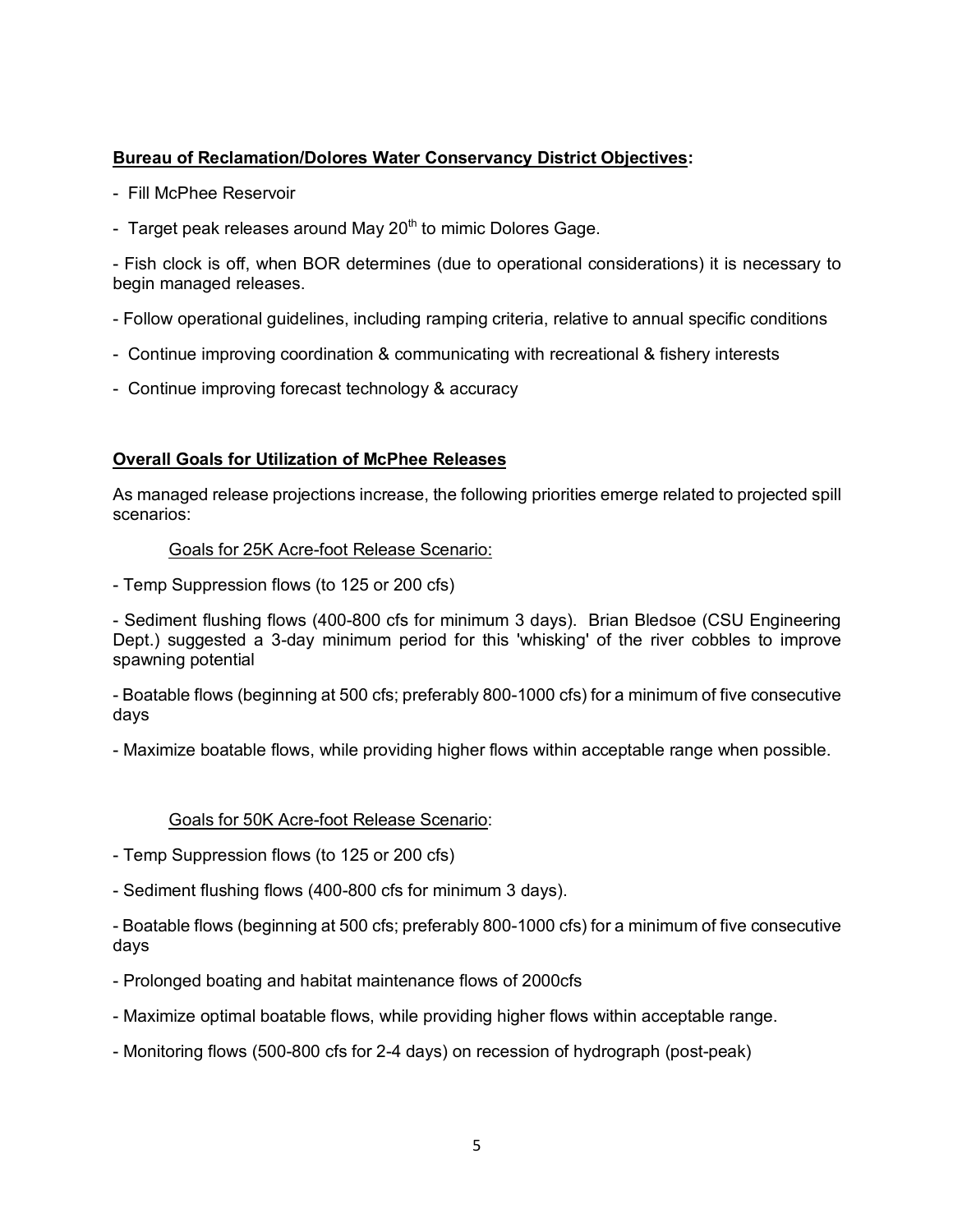# Goals for 100K Acre-foot Release Scenario:

- Temp Suppression flows (to 125 or 200 cfs)
- Sediment flushing flows (400-800 cfs for minimum 3 days).
- Boatable flows (beginning at 500 cfs; preferably 800-1000 cfs) for a minimum of five consecutive days
- Prolonged boating and habitat maintenance flows of 2000cfs
- Maximize optimal boatable flows, while providing higher flows within acceptable range.
- Channel maintenance flows between 2600 and 3400 cfs for 7 days
- Monitoring flows (500-800 cfs for 2-4 days) on recession of hydrograph (post-peak)

## Goals for 200K Acre-foot Release Scenario:

- Temp Suppression flows (to 125 or 200 cfs)
- Sediment flushing flows (400-800 cfs for minimum 3 days).
- Boatable flows (beginning at 500 cfs; preferably 800-1000 cfs) for a minimum of five consecutive days
- Maximize optimal boatable flows, while providing higher flows within acceptable range.
- Prolonged boating and habitat maintenance flows of 2000cfs
- Channel maintenance flows between 2600 and 3400 cfs for 7 days
- Floodplain and riparian flows (3400-4000 cfs) for at least 3 days
- Monitoring flows (500-800 cfs for 2-4 days) on recession of hydrograph (post-peak)

## **SUMMARY**

As stated in Section III.2 of the Implementation Plan, it is recognized by all parties that the hydrographs (summarized in Figure 1) reflect hypothetical scenarios that if implemented, could optimize recreation and the ecological needs for native fish and riparian vegetation for the different spill sizes examined. It is also understood that no spill would mimic precisely the hydrographs that are depicted, as antecedent storage and real-time weather and flow conditions will be unique to every spill situation. However, having specific flow guidance as to how a certain size spill could be used to meet multiple objectives should give Project operators the best opportunity to meet the needs of native fish while providing the best boating conditions and meeting water supply needs.